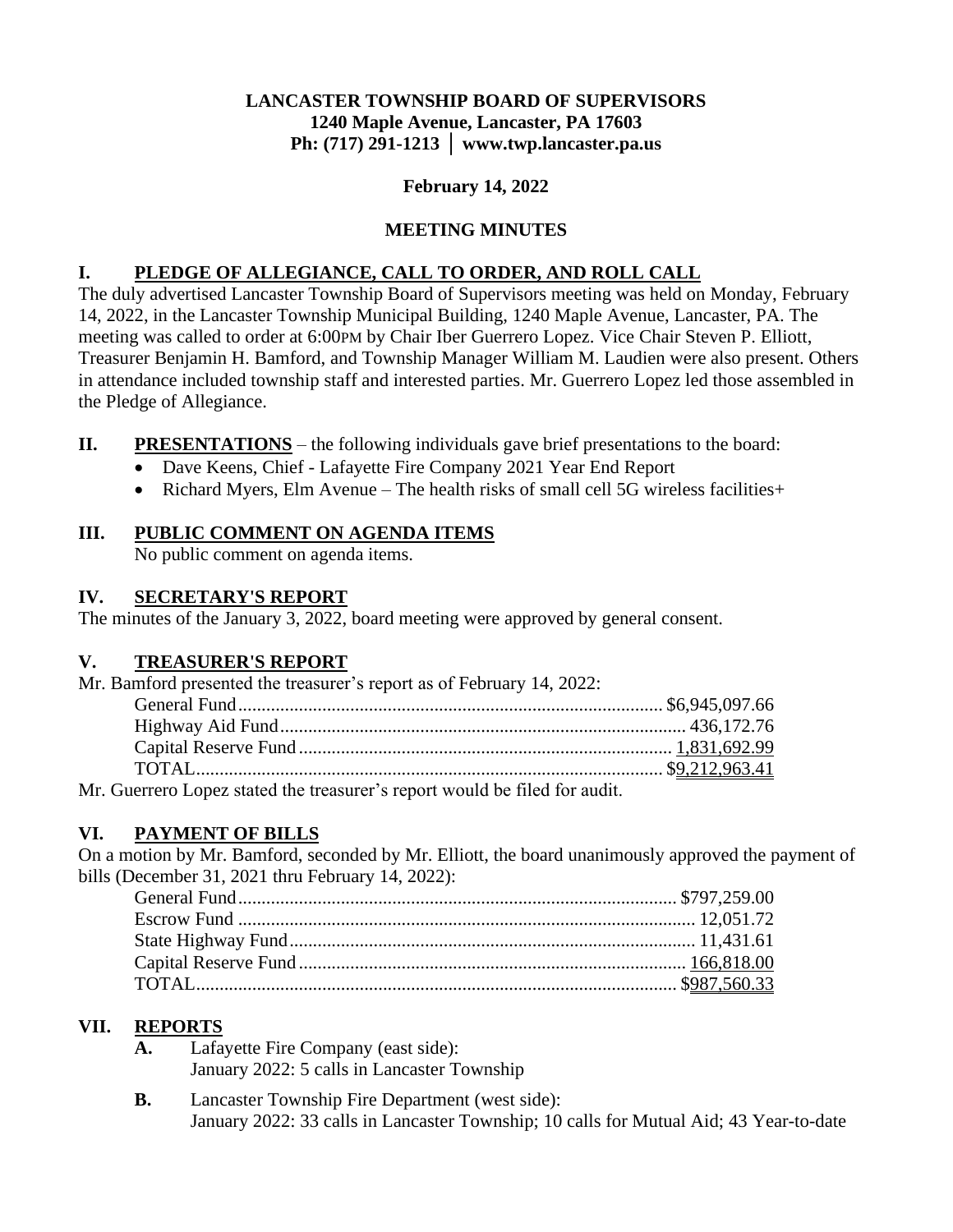**C.** Police Report:

December 2021: 53 Criminal Reports; 302 Calls for Service; 40 Arrests; 26 Crash Investigations; 113 Traffic Citations; 35 Traffic Warnings; No Overdose Incidents

January 2022: 41 Criminal Reports; 302 Calls for Service; 19 Arrests; 36 Crash Investigations; 186 Traffic Citations; 100 Traffic Warnings; No Overdose Incidents

- **D.** Recycling Report: December 2021 15.14%; January 2022 14.67%
- **E.** Sewer Reports: Available on the township website.
- $\triangleright$  Printed copies of all reports are available at the township office for a nominal fee and can be viewed/printed from the website.

#### **WORKSHOP REPORTS**

The following departments presented updates to the board:

- Planning & Zoning
- Township Engineer
- Public Works
- Township Manager

#### **VIII. ANNOUNCEMENTS**

- **A.** Monday, February 21, 2022—Township Office closed (President's Day)
- **B.** Monday, March 14, 2022, 6:00PM—Board of Supervisors Meeting, 1240 Maple Avenue.

# **IX. OLD BUSINESS**

No old business.

# **X. PLANNING AND ZONING BUSINESS**

# **A. LTPC 306 – 1234 Wheatland Avenue – SWM Site Plan**

Mr. Bamford moved that the board acknowledge receipt of a time extension until April 30, 2022, from Brent Hostetter for the approval of the Stormwater Management Site Plan for LTPC 306, 1234 Wheatland Avenue. This extension was submitted in an email dated January 11, 2022. The board unanimously acknowledged the receipt.

# **B. LTPC 307 – 340-47472 Wheatland Avenue – SWM Site Plan**

Mr. Elliott moved that the board unanimously acknowledge receipt of a time extension until April 30, 2022, from Peter Alecxih for the approval of the Stormwater Management Site Plan for LTPC 307, 340-47472 Wheatland Avenue. This extension was submitted in an email dated January 11, 2022. The board unanimously acknowledged the receipt.

#### **C. LTPC 308 – 188 Waypoint Drive – SWM Site Plan**

Mr. Bamford moved that the board acknowledge receipt of a 90-day time extension from March 12, 2022, from James Sanchez, Sanchez & Associates, Inc., on behalf of Blue Rock Ventures, LLC, for the approval of the Stormwater Management Site Plan for LTPC 308, 188 Waypoint Drive. This extension was submitted in a letter dated January 19, 2022. The board unanimously acknowledged the receipt.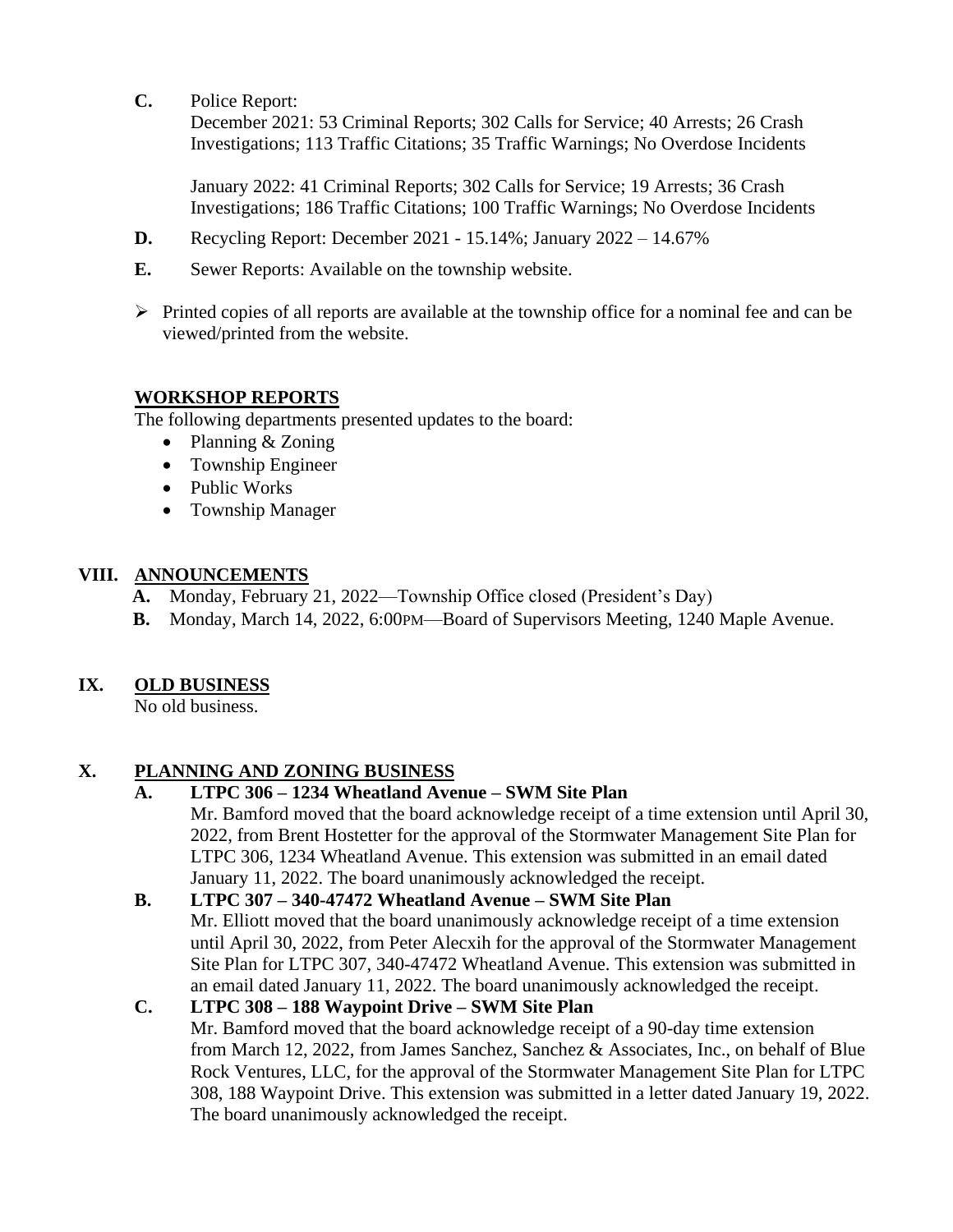# **D. LTPC 310 – 321 North President Avenue – SWM Site Plan**

Mr. Elliott moved that the board acknowledge receipt of a time extension until April 11, 2022, from Steven Gergely, Harbor Engineering, Inc., on behalf of Scott and Heather Bowser, for the approval of the Stormwater Management Site Plan for LTPC 310, 321 North President Avenue. This extension was submitted in a letter dated January 13, 2022. The board unanimously acknowledged the receipt.

# **XI. NEW BUSINESS**

- **A. Resolution No. 2022-05 – Confirmation of 2021 Uncollected Real Estate Taxes** Mr. Bamford moved, Mr. Elliott seconded, and the board unanimously approved Resolution 2022-05 for the confirmation of the Lancaster County Tax Claim Bureau's certification of uncollected real estate taxes for calendar year 2021.
- **B. Resolution No. 20220-06 – Confirmation of September 2020 to December Interims Uncollected Real Estate Taxes**

Mr. Elliott moved, Mr. Bamford seconded, and the board unanimously approved Resolution 2022-06 for the confirmation of the Lancaster County Tax Claim Bureau's certification of uncollected real estate taxes for outstanding September 2020 to December Interims.

# **C. Trash/Recycle Billing Rate Increase**

Mr. Bamford moved, Mr. Elliott seconded, and the board unanimously approved a request to increase the trash/recycle billing rate to \$320.00 per year. The new rate will take effect with the April 1, 2022 billing. Billing is done on a semi-annual basis—April  $1<sup>st</sup>$  and October 1<sup>st</sup>. Regular semi-annual rate will be  $$160.00$  and senior (age  $60+$ ) semi-annual rate will be \$144.00.

#### **D. Municipal Yard Waste Agreement with Borough of Columbia**

Mr. Elliott moved, Mr. Bamford seconded, and the board unanimously approved a municipal yard waste agreement with the Borough of Columbia. The Borough of Columbia agrees to receive and process yard waste from Lancaster Township effective January 1, 2022, through December 31, 2022.

# **E. Handicap Parking Sign Application – 1191 Elm Avenue**

Mr. Bamford moved, Mr. Elliott seconded, and the board unanimously approved an application for the installation of a handicap parking sign at 1191 Elm Avenue. The application was reviewed and approved by the superintendent of public works.

# **F. Appointment of Deputy Emergency Management Coordinator**

Mr. Elliott moved, Mr. Bamford seconded, and the board unanimously approved the appointment of Gene Duncan as the deputy emergency management coordinator for Lancaster Township.

# **G. Lancaster Township Fire Police-Event Assistance Request**

Mr. Bamford moved, Mr. Elliott seconded, and the board unanimously approved a request for the Lancaster Township Fire Police to assist during the annual Run4Luck 5K Race, sponsored by the Junior League of Lancaster, from 9:00 AM to 11:30 AM on Saturday, March 12, 2022, starting and finishing at Lancaster Country Day School. The request was made by LTFD Chief Steve Roy in an email on Tuesday, February 8, 2022.

# **XII. GUEST RECOGNITION AND PARTICIPATION**

Aba Leeder, Congregation Degel Israel – spoke to the board about the possibility of reinstating an Eruv agreement between Congregation Degel Israel and Lancaster Township .